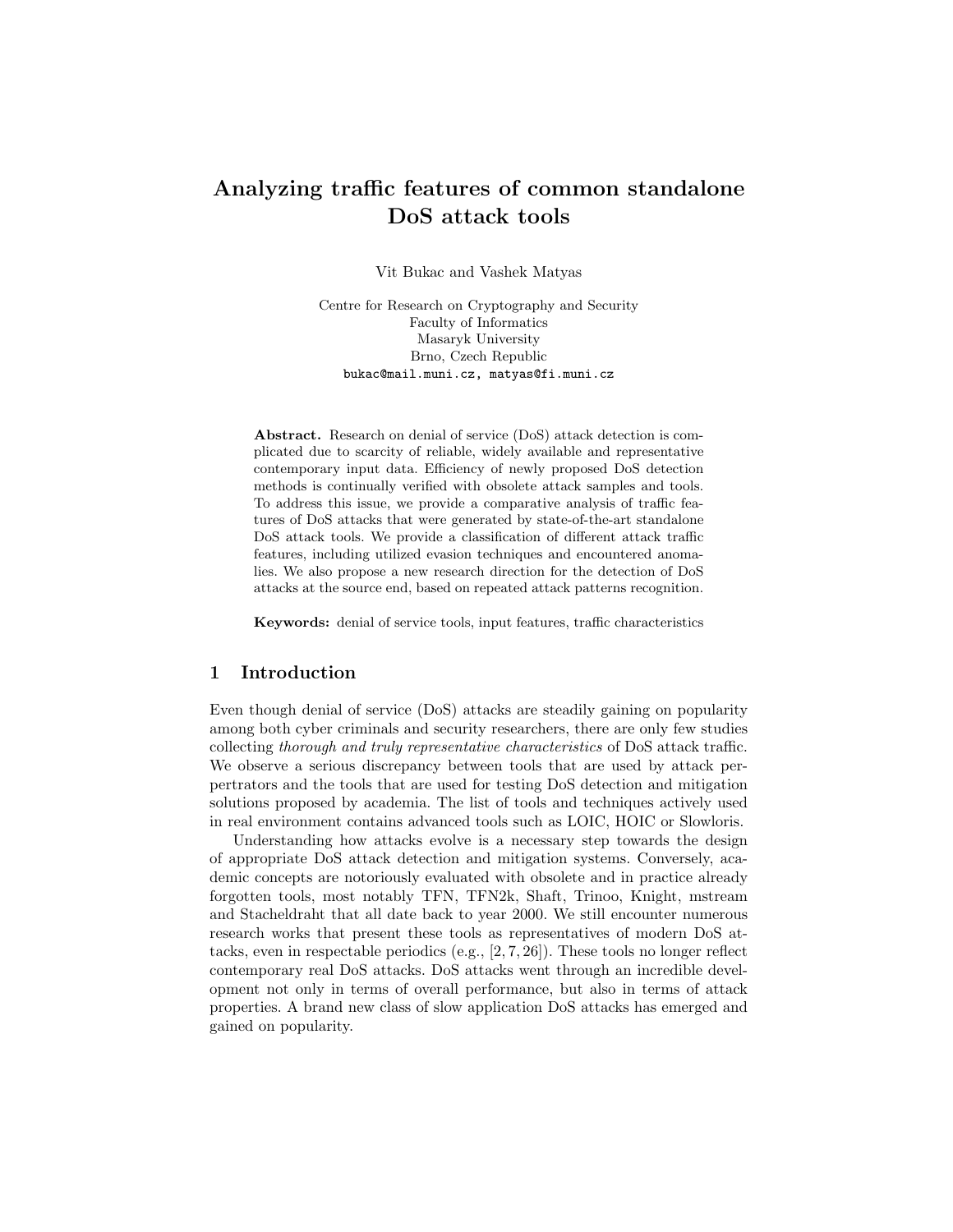Simultaneously, contemporary labeled DoS attack datasets are sparse. Both DARPA and KDD99 datasets are still being used, despite being 15 years old and not representing current state in networks. For example, DoS category in KDD99 contains back, land, neptune, pod, smurf and teardrop attacks, none of which are seen in the wild any more. Other available datasets are produced by projects such as CAIDA, MAWI or ONTIC. However, these datasets either do not provide attack labeling or suffer from little DoS attack variability.

Our research focused on state-of-the art DoS tools, their DoS traffic properties, employed evasion techniques and further tools characteristics. Network traffic profiles of standalone DoS tools will help design detection methods that are based on valid assumptions. Also, by creating a database of attack tools, it will be possible to estimate what classes of DoS attacks can be detected by each proposed method.

Our traffic traces contain only attack traffic. Each trace file is labeled with the name of DoS tool that was used to generate the traffic, attack type and any attack configuration options. Therefore, our traces are suitable for evaluation of DoS detection and mitigation systems through attractive overlay methodology. Overlay methodology combines the separate attack traffic traces with the background traces from an arbitrary environment. This widespread methodology allows to recognize the ground truth and precisely determine the false positives rate and false negative rate of the evaluated detection system [5].

Our analysis will assist best to researchers focusing on source-end DoS detection solutions, such as D-WARD [17]. Mirkovic et al. argue that detecting DoS attacks directly at the source computers or first-mile routers brings benefits such as congestion avoidance, small collateral damage, easy traceback and the possibility to use sophisticated detection strategies due to more available resources [16]. Source-end solutions also bring significant advantages when applied in cloud environments, software-defined networking or untrustworthy networks. We believe the importance of source-end detection is proven by the development direction of host-based antimalware products. Security companies are gradually introducing more and more network analysis modules to their products, including DDoS detection modules, such as in the Symantec Endpoint Protection. Capability to detect outbound DoS attacks coupled with originator system process identification is a viable behavioral malware detection

This paper is supported by more technical details available in our technical report [8]. Our dataset of all PCAP traces and used DoS tools is freely available at [1]. Our paper presents the following contributions:

- 1. This is the first comparative study aimed exclusively at traffic properties of DoS attack tools. We overview existing state-of-the-art standalone DoS attack tools, their attack traffic properties and used evasion techniques. We provide conclusive evidence that no two DoS tools (of those we examined) generate DoS attack traffic with the same properties.
- 2. Identification of network traffic features that are suitable for the source-end DoS attack detection. We evaluated the importance of selected features for various classes of DoS attacks. We reject traffic randomization as an universal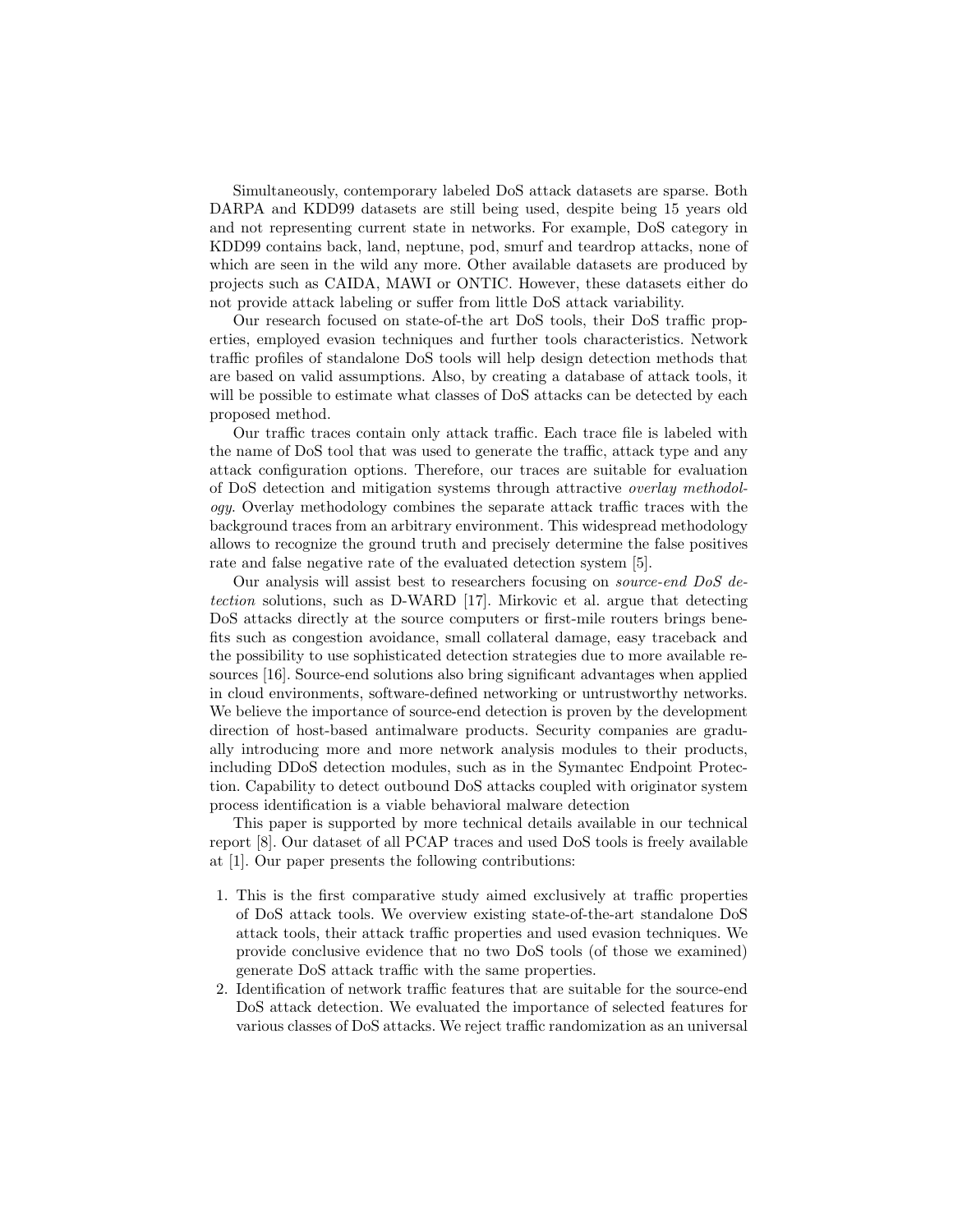answer to the DoS detection evasion. We propose a new area for detection of DoS attacks based on recognition of unique repeating patterns.

3. Support for the use of these traffic traces for evaluation of DoS intrusion detection systems in academic research thorough overlay methodology.

The remainder of this paper is organized as follows. Section 2 reviews relevant work in the traffic analysis of DoS tools. Section 3 describes our experiment and the selection of tools for analysis. Section 4 supplies our raw observations of the selected DoS traffic properties. Section 5 summarizes our results and highlights the impact of our analysis on DoS attacks detection. Section 6 concludes the paper.

# 2 Related work

Exploration of detailed properties of DoS attacks in the wild received limited to none interest from academia. This may be because of an assumption that DoS attacks cannot notably alter their properties, otherwise they would have to sacrifice performance or increase visibility. On the other hand, some of the most prominent state-of-the-art DoS tools are occasionally examined by freelance security specialists or companies dealing with DDoS protection solutions. Such analyses are often thorough and descriptive, but lack a mutual comparison and frequently skip deriving general concepts.

The tools listed in this paper are extensively and routinely used by hacktivists to manifest their political opinions and by technically unsavvy users to harass other users. Bartolacci et al. describe the practice of "kicking", when online gamers use simple DoS tools to degrade their oponent's network connection or even force them out of the game [6].

Onut and Ghorbani argue there is a general lack of research on input features [19]. They investigated the effectiveness ranking of 673 network features for the detection of network attacks. Their evaluation concludes that for the detection of DoS attacks the best features are related to ICMP protocol. For TCP-based attacks, they emphasize the importance of SYN packet statistics and flow statistics. Another DARPA dataset traffic features analyzing paper was presented by Kabiri and Zargar [15]. They note the SYN flag presence, classification fields and protocol fields as most influential. Slightly enhanced DARPA 2000 dataset was analyzed by Zi et al. [27]. Their list of top 5 preferable features (in decreasing order) is TCP SYN occurrence, destination port entropy, entropy of source port, UDP protocol occurrence and packet volume. Unfortunately, the results based on DARPA and KDD datasets has been repeatedly criticized for not being a good representative sample of actual traffic in a network (e.g., [13, 21]).

Thing et al. [23] performed a detailed source code analysis of selected then popular bots for distributed DoS (DDoS) attacks, namely Agobot, SDBot, RBot and Sybot. Authors emphasize the importance of randomization in creating a packet, which is a view we share. Given the source code availability, this analysis is very descriptive with a deep understanding of inner works of each tool, but the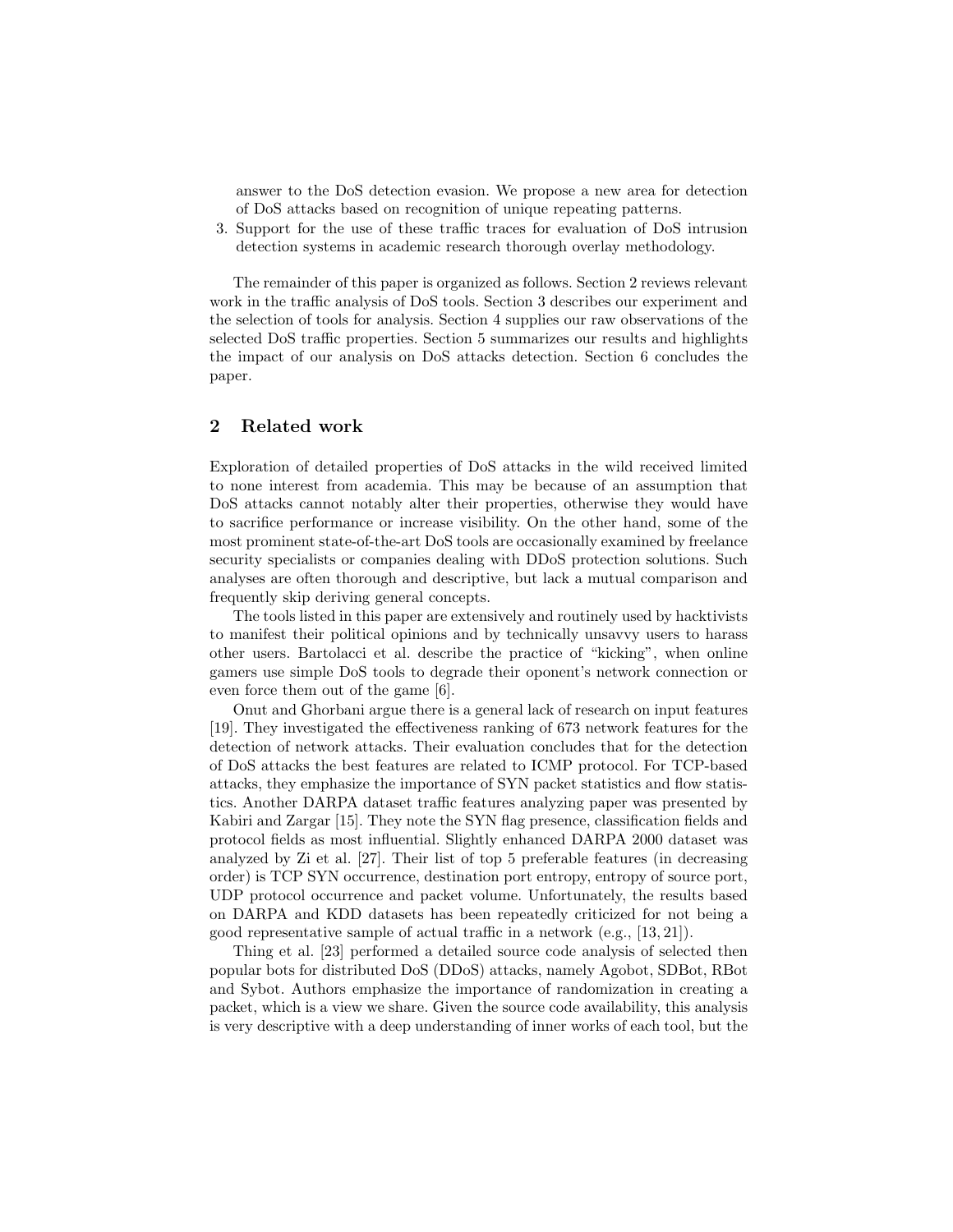analysis does not provide a high-level overview of the traffic in real environments, study is not comparative and the scope is limited.

Traffic features that are significant for old TFN2k DoS tool traffic are examined by Dimitris et al. [11]. They put emphasis on the presence of SYN and URG flags, while simultaneously noticing that TTL and Window sizes provide almost no information. Conversely, our results indicate that the URG flag is not used by contemporary DoS tools anymore, probably because of its relative rarity, which would make the attack traffic easily identifiable [8].

Another study aimed at properties of DDoS bots has been performed by Edwards and Nazario [12]. The study focuses on families of DDoS botnet malware controlled predominantly from the Chinese IP space. An exhaustive summary of bot communication protocols is provided. Attacks supported by each bot are listed along with a high-level attack type taxonomy. However, from the perspective of attack traffic characteristics, only few unique properties of chosen bots are discussed and description of the traffic is overly general, without sufficient details to be used as an input in design of DDoS detection systems.

Slow DoS attacks form a class of stealthy attacks where attack hosts aim to allocate all available resources of the server for themselves, effectively denying the service for other hosts. Slow attacks require small bandwidth, are very stealthy and consist of fully established TCP connections. Cambiaso et al. classify slow attacks into four groups: pending requests DoS, long responses DoS, multi-layer DoS and mixed attacks [9]. Several representatives of slow DoS attacks have been discovered already, most notable being Slowloris [14] and Slow HTTP POST [10].

Basic properties of DDoS traffic are frequently listed with DDoS botnet analyses, such as the analysis of Dirt Jumper botnet [3] or Miner botnet [20]. Due to their primary focus on botnet properties, these studies only rarely provide sufficient technical details about the generated DDoS traffic. Although an overall description helps to understand the basic idea of an attack, missing technical details make it impossible to use this data as an input source for creation of new DDoS detection methods. Simultaneously, any estimate of effectiveness of existing DDoS detection methods against these attacks is difficult and unreliable.

## 3 Experiment

#### 3.1 DoS tools selection

The full list of analyzed tools, versions, respective sources, supported attack types and tool identifiers used in later text is provided in Table 1. We are convinced that this list accurately represents the types of standalone DoS tools that can be currently encountered during real attacks.

Firstly, we selected a subset of existing standalone DoS tools based on their popularity and capabilities of attacking generic web servers. Arbor Networks Worldwide Infrastructure survey of 2014 notes that 78% of respondents have been targeted with various types of the HTTP GET flood, 55% with the HTTP POST flood, 43% with Slowloris attack, 38% with the LOIC DoS tool or its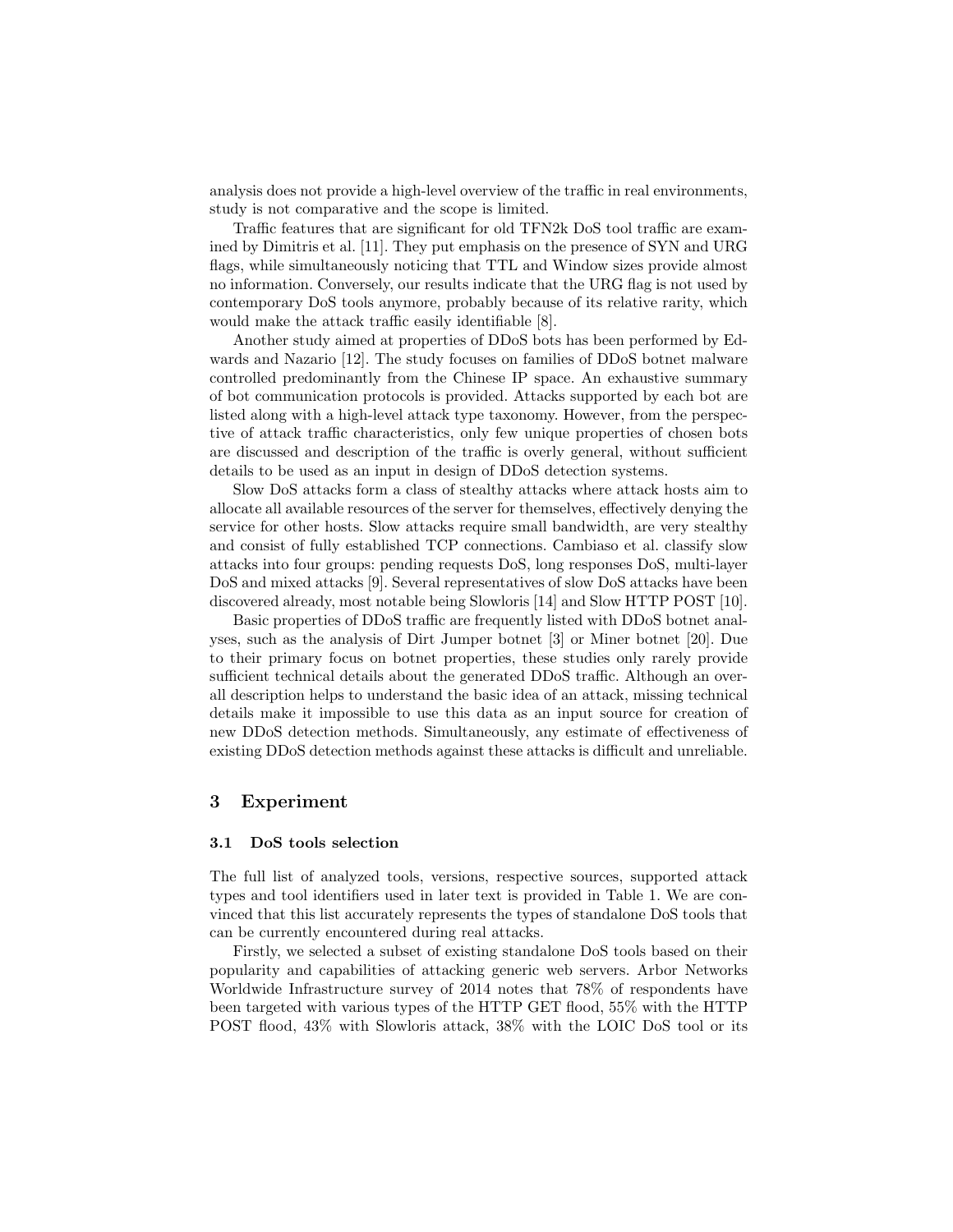variants, 27% with the Apache Killer tool, 23% with the HOIC DoS tool or its variants and 19% with the SIP Call-control flood. Among trailing attack types and tools are SlowPost, THC, nkiller, Hulk, RUDY and Recoil [4]. Secondly, we focused on tools that were used or allegedly used during publicized DDoS campaigns (OpUSA, OpIsrael, OpMyanmar). Thirdly, respected security companies often publish lists of DoS tools that are either popular or present a new step in development of DoS tools such as a by Curt Wilson of Arbor Networks [25].

We excluded any tools that are exclusive for a specific target application (e.g., Apache Killer) and tools that do not directly communicate with the target (e.g., DNS amplification attack tools). Lastly, we included several tools that are a popular choice on hacker forums (e.g., GoodBye, Janidos) or are created as open source in public software repositories (e.g., HTTP DoS Tool) or that take an extraordinary approach in causing a DoS effect (e.g., AnonymousDoS). Tools were selected in order to represent a full spectrum of existing types of TCP and HTTP DoS attacks.

| <b>Name Version</b>    | Source               |                        | <b>Tool ID Attacks</b>  |
|------------------------|----------------------|------------------------|-------------------------|
| Anonymous DoSer 2.0    | OpUSA, OpMyanmar     | AD                     | <b>HTTP</b>             |
| AnonymousDOS           | Representative       | <b>ADR</b>             | <b>HTTP</b>             |
| BanglaDOS              | Representative       | <b>BAD</b>             | <b>HTTP</b>             |
| ByteDOS 3.2            | OpIsrael, OpUSA      | BD                     | SYN, ICMP               |
| DoS <sub>5.5</sub>     | Representative       | DS                     | <b>TCP</b>              |
| FireFlood 1.2          | OpMyanmar            | FF                     | <b>HTTP</b>             |
| Goodbye 3.0            | OpUSA, ArborNetworks | GB <sub>3</sub>        | <b>HTTP</b>             |
| Goodbye 5.2            | OpUSA, ArborNetworks | GB5                    | <b>HTTP</b>             |
| HOIC 2.1.003           | OpUSA, OpMyanmar     | HO                     | <b>HTTP</b>             |
| $HULK$ 1.0             | OpUSA, InfoSec       | HU                     | <b>HTTP</b>             |
| HTTP DoS Tool 3.6      | Representative       | <b>HDT</b>             | slow headers, slow POST |
| <b>HTTPFlooder</b>     | OpUSA                | ΗF                     | <b>HTTP</b>             |
| Janidos -Weak ed.-     | <b>ArborNetworks</b> | JA                     | <b>HTTP</b>             |
| JavaLOIC 0.0.3.7       | OpUSA, OpMyanmar     | $\overline{\text{JL}}$ | TCP, UDP, HTTP          |
| LOIC 1.0.4.0           | OpUSA, OpMyanmar     | LO1                    | TCP, UDP, HTTP          |
| LOIC 1.0.7.42          | OpUSA, OpMyanmar     | LO2                    | TCP, UDP, HTTP          |
| LOIC 1.1.1.25          | OpUSA, OpMyanmar     | LO3                    | TCP, UDP, HTTP          |
| LOIC $1.1.2.0b$        | OpUSA, OpMyanmar     | LO4                    | TCP, UDP, HTTP, Re-     |
|                        |                      |                        | Coil, slowLOIC          |
| Longcat 2.3            | Hacker forums        | LC                     | TCP, UDP, HTTP          |
| SimpleDoSTool          | Representative       | SD                     | <b>TCP</b>              |
| Slowloris 0.7          | OpIsrael, OpUSA      | SL                     | <b>HTTP</b>             |
| Syn Flood DOS          | OpUSA                | SF                     | <b>SYN</b>              |
| <b>TORSHAMMER 1.0b</b> | OpIsrael, InfoSec    | TH                     | <b>HTTP</b>             |
| UnknownDoser 1.1.0.2   | Hacker forums        | UD                     | <b>HTTP</b>             |
| XOIC 1.3               | InfoSec              | X <sub>O</sub>         | TCP, UDP, ICMP          |

Table 1. Selected tools and supported attacks.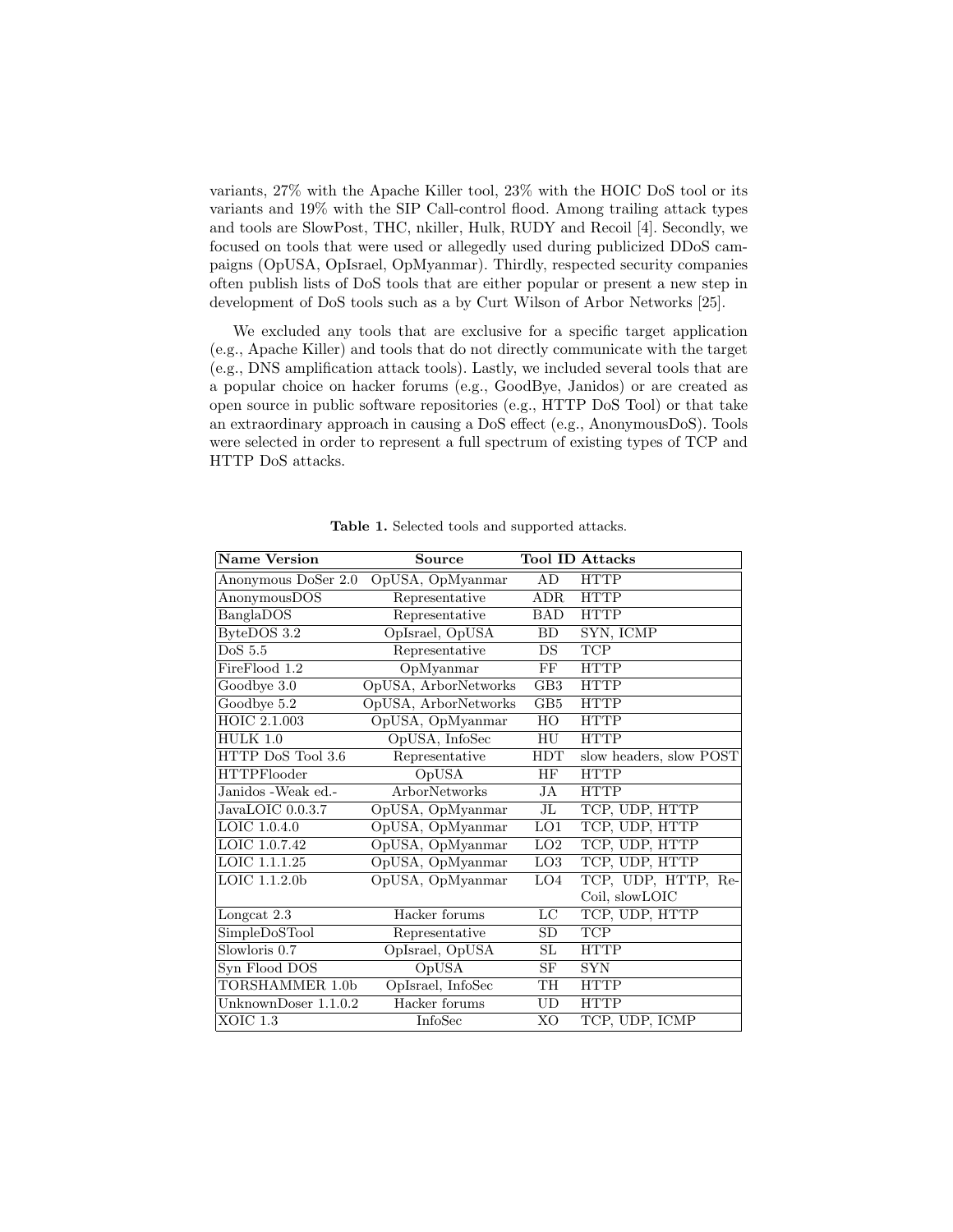Standalone tools are common inspirations for botnets. Even though most botnets rely on common volume-based attacks, such as generic HTTP GET flood, HTTP POST attack or TCP SYN attack, succesful new attacks are occasionally incorporated as well. For example, since the first release of the Slowloris HTTP client in June 2009, the Slowloris attack code has been included in advanced DDoS bots such as Mariposa, Skunkx or SpyEye. Similarly, a slow POST attack known from the Torshammer tool has been added to the Solar botnet and the R-U-D-Y attack to the Cyclone botnet. Although we usually observe a delay between the creation of a new proof-of-concept tool and full weaponization, support for new attacks is indeed added to botnets. Also, while standalone DoS tools are mostly free and public, bot binaries may be cracked and therefore unreliable, may be missing crucial components or may not be available at all. Obtaining reasonable botnet DoS traffic samples under pre-defined conditions and with non-interfering background traffic might be extremely difficult. Therefore, we believe this paper will also be beneficial for research on contemporary botnet capabilities.

#### 3.2 Environment

The virtual environment was used in order to minimize the influence of real intermediate network on measurements. Also, virtual machine snapshots allow returning to a conjoint initial stable state. Therefore, any measurements on a restored snapshot are not affected by artifacts from previous measurements (e.g., keep-alive packets sent by either side). Our virtual environment was built on a single physical server with Core i7 CPU and 16 GB RAM.

We created a simple point-to-point virtual network between two virtual machines. The attacker VM had the Windows 7 operating system and the victim was the IIS 7.0 webserver on the Windows Server 2008 R2. Firewalls on both machines were configured to allow all incoming traffic from the shared network. Default settings for other subnets were kept. Except for DoS attack tools and the operating system itself, no other legitimate network traffic was knowingly produced. Tools were executed through the Administrator account with UAC enabled.

Our analysis was performed in a controlled virtual environment with no background traffic. Background traffic was omitted in order to gain as clear view of ideal attack conditions as possible. Applying legitimate background traffic would invalidate our results for scenarios with background traffic differing from the one we generated. Also, from the perspective of source end DoS attack detection, the impact of background traffic is diminishing. A reasonable assumption is that the source host is sending the attack traffic towards only one victim. Therefore, any source end DoS detection system can be considering traffic of each source IP and destination IP pair separately.

Background traffic can only alter time distribution of traffic (sections 4.1, 4.2 and 4.3) and only for highly susceptible, usually low-volume, tools. Internal properties of flows (e.g., HTTP request URI, flow packet count) cannot be altered by background traffic at all (sections 4.4, 4.5 and 4.6). Given the placement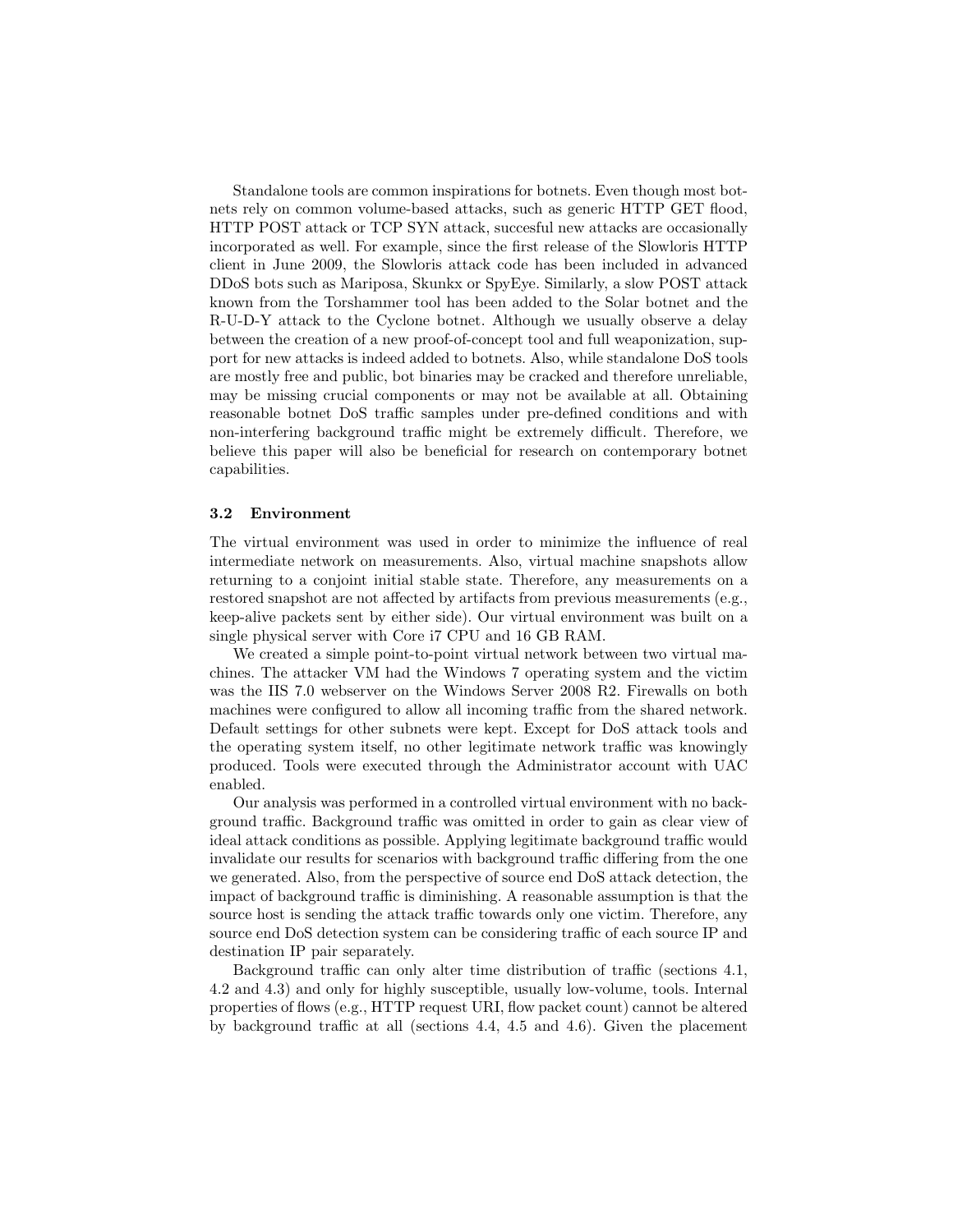of source end detectors directly on sending hosts or on first-mile routers, the complexity of intermediate networks or the number of attacking hosts is similarly irrelevant.

We used the CNN.com webpage from 11/19/2012 19:39 UTC, renamed to index.htm, as a testing target page. A popular existing webpage was selected in order to mimic real conditions under which DoS tools are launched. Saved webpage has 109 files and the total size is 3.3 MB including images.

#### 3.3 Measurement

We review DoS attack tools from the viewpoint of source-end detection. While DoS mitigation systems are usually deployed on the victim side, the source-end side is more sound for the purpose of understanding the attack. Focusing on the source end enables deep and very precise understanding of inner works of tested tools without disturbances caused by an intermediate network.

Each tool has been tested with various configurations. The first configuration of each tool has been set with default tool settings if such exist. Configurations were chosen in order to test primarily settings that can alter the form of produced network traffic. We did not distinguish between successful and unsuccessful attacks. 60 and 300 second traffic samples were obtained for every tool configuration. The 300 second limit was chosen in order to track at least several iterations of even the most stealthy slow attacks. Oppositely, most DoS tools demonstrated their full traffic properties within first 15 seconds. Due to difficulties with packet recording at high packet transmission speeds, the measurement was focused on tool capabilities and traffic features, not performance comparison. Even though attack volume/performance is one of the cornerstones of victim end DDoS defense, its use in source end detection is problematic, mostly due to limited client bandwidth that is commonly saturated with legitimate network traffic.

DoS tools ran from a common initial state. Both outgoing and incoming network traffic was recorded with the dumpcap tool from the Wireshark suite directly at the attacker VM. We then performed our analyses offline on the collected PCAP files. Analyses consisted of two parts. First, the traffic was divided to 1-second intervals. Network features statistics (e.g., byterate, packetrate, TCP flag ratios) were then computed for each interval. Second, the PCAP file was processed packet by packet, network flows were reconstructed and flow statistics were computed (e.g., simultaneous flow count, packets per flow). We define flow as 5-tuple: source IP address, destination IP address, source TCP/UDP port, destination TCP/UDP port, protocol.

Graphs on the following pages represent values of respective metrics each second of the first minute of the attack. Tables contain tool IDs of tools representing each category. When an ID is found in multiple categories, the actual behavior is dependent on chosen tool settings. Identifiers GB and LO represent all versions of the respective tool.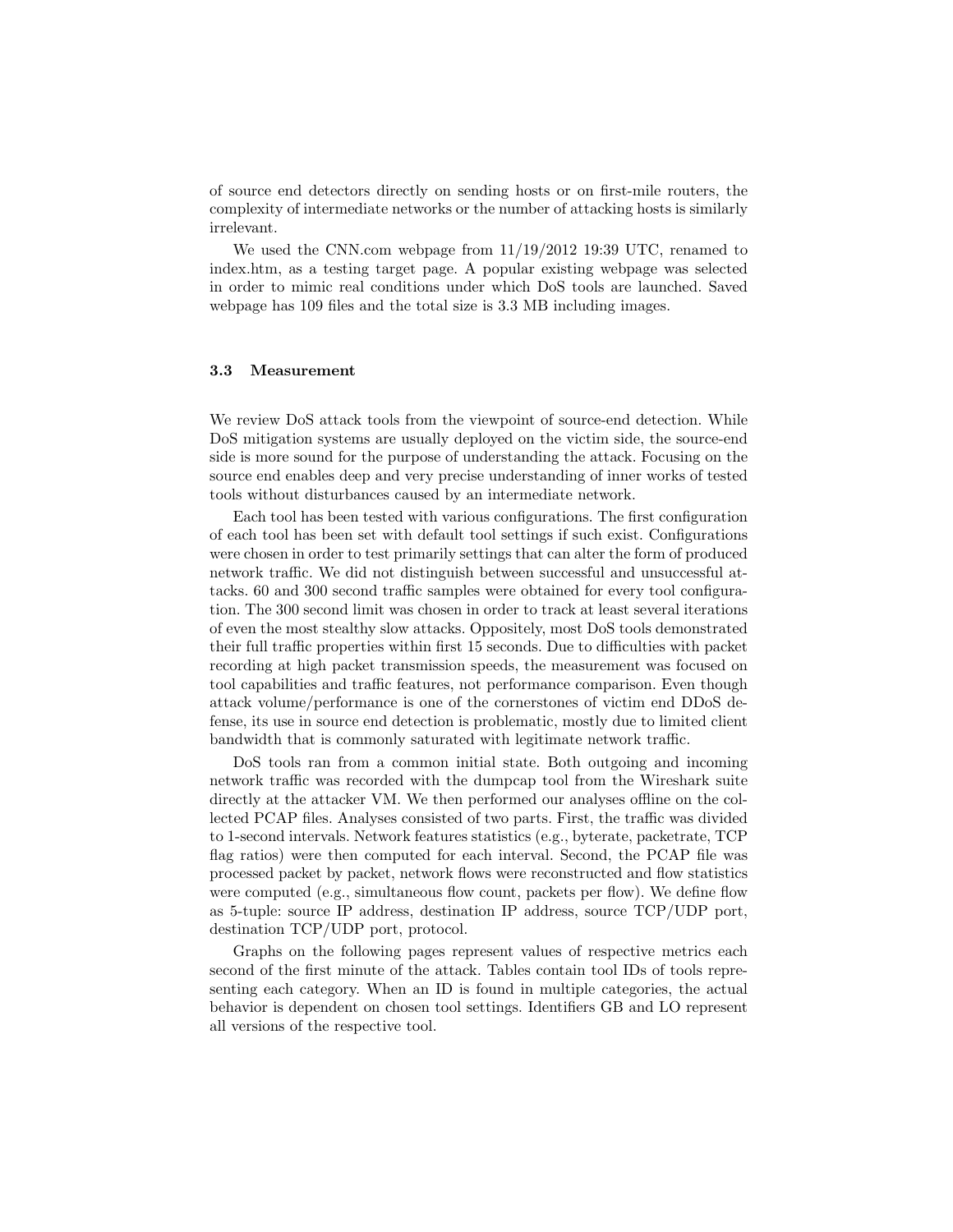## 4 DoS traffic properties

#### 4.1 Traffic burst behavior

Traditionally, DoS attacks were believed to produce an excessively high volume of attack traffic in order to overwhelm the target. However, even though the peak volumes of observed DoS attacks are steadily increasing, the ratio of low-rate attacks is increasing as well [4].

Division of tools into classes by the packet rate shows that we can encounter both volume-rich tools and tools that produce hardly any traffic. Byte rate and packet rate values are especially interesting for tools that do not enable the attack intensity to be specified. For the vast majority of configurations the changes of byte rate value in time correspond to the changes of packet rate value. Note that the tool IDs are provided in Table 1 above.

In our set, a clear majority of tools employs an immediate full attack strength approach. Exceptions are LO and JL that may have an initiation period up to 10 seconds long (Fig. 4). We consider this revelation important, because it is a strong indicator that detection methods based on change detection can be widely adopted in real environments. Packet rates of many DoS tools in our set exhibit a burst behavior. We divide observed burst types into four types. Attribution of tools to each burstiness type is provided in Table 2.

Full burstiness: The attack traffic is delivered only in bursts. Minimal or no traffic is exchanged between bursts (Fig. 3). Full burstiness is also very popular with slow attacks, often probably due to guidance by an internal clock.

Regular peaks: Produced network traffic is very stable except for regular repeating anomalies (Fig. 1).

One-time extreme: At one point of the tool run, often at the beginning of the attack, the traffic characteristics are significantly different from the rest (Fig. 2). None: The tool does not produce traffic that has observable bursts in packet rate.

Although according to our knowledge the burst behavior has not yet been used in the source end DoS attack detection, it could become a valid alternative to existing detection methods. A new method could be based on the detection of a burst behavior, recognition of repeated occurrences of bursts and on similarity comparisons of these bursts.

| Full burstiness  | HDT, HU, LO4, SL, SF                    |
|------------------|-----------------------------------------|
| Regular peaks    | BD. HO. LO. LC. UD                      |
| One-time extreme | AD, BAD, DS, GB, HDT, TH                |
| None             | ADR, FF, HF, JA, JL, LO, LC, SD, UD, XO |

Table 2. Traffic burstiness.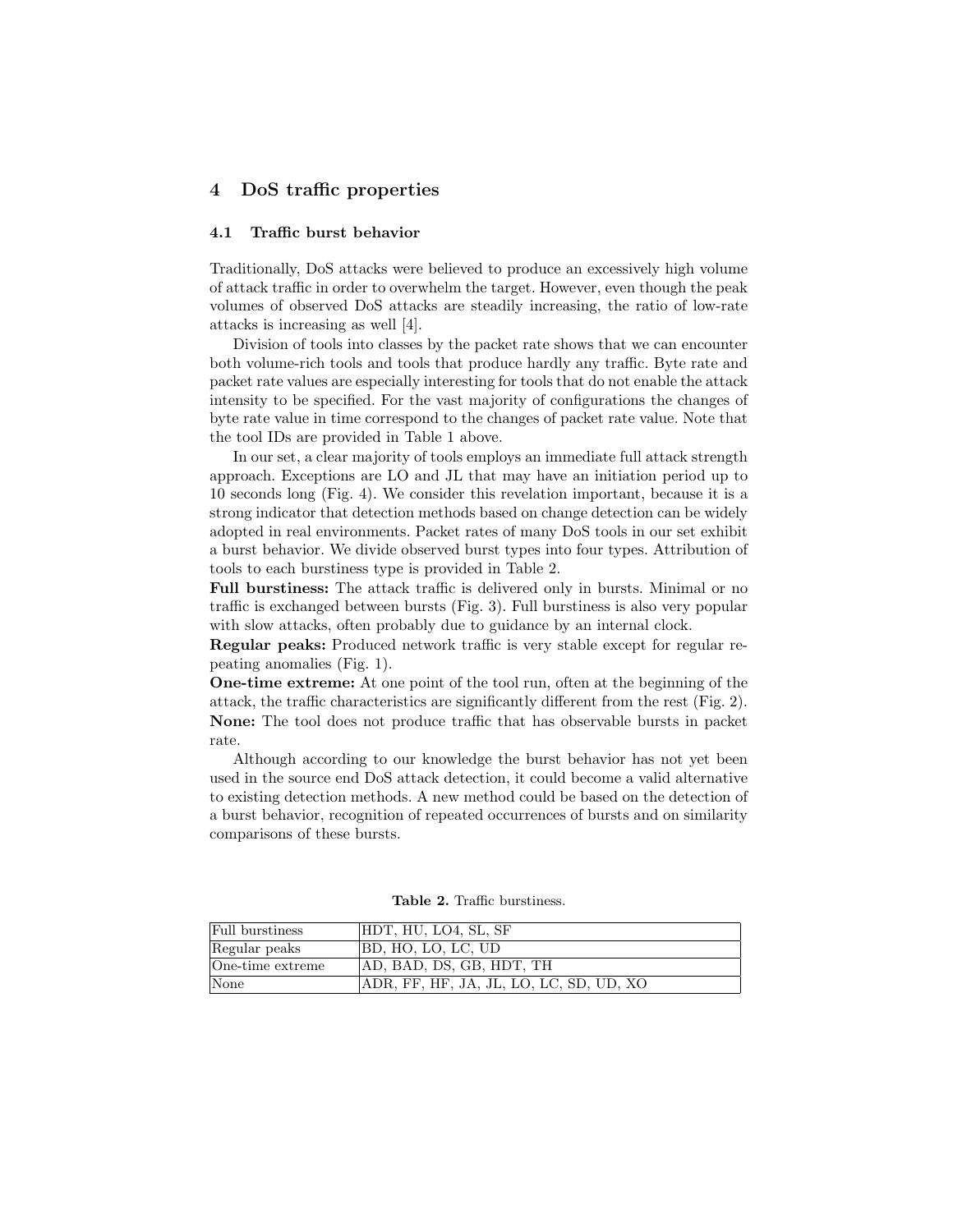

Fig. 7. JA flow count. Fig. 8. LO2 flow count.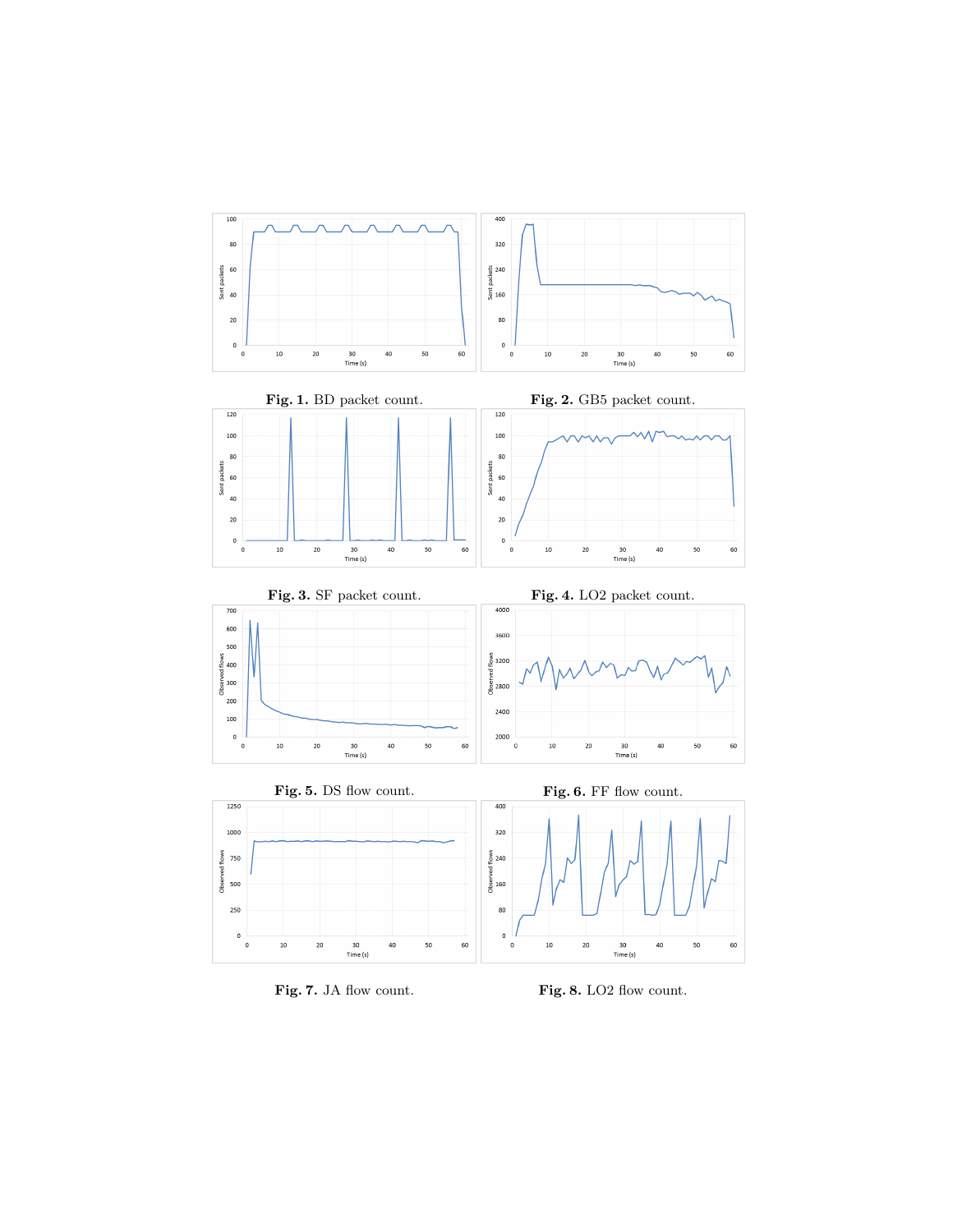#### 4.2 Flow count

Attacker establishing many connections towards a victim is one of the most common assumptions about DoS attacks. Reasoning behind this assumption states that multiple connections imply higher (attack) performance. Also, some attacks are based on the number of connections or on the rate of their generation and therefore high number of flows is a desirable property. JL, SD and XO can generate more than 1000 flows per second without IP spoofing on a standard laptop. Depending on the configuration and the performance of the source host, several more tools can be used to reach such limit (e.g., HU, FF), especially when executed several times in parallel. Oppositely, without regards to tool versions, following tools can be configured to launch an attack with 100 or less flows: AD, BAD, HDT, LO (TCP, Recoil, SlowLOIC), LC (HTTP), SL, TH. Low flow counts make these tools stealthy for source-end intrusion detection systems that are based on flow count analysis.

Another important aspect of DoS traffic is the change in the number of flows in time. We classify configurations by the number of flows that were observed during initial 60 seconds of the attack. Four flow count patterns have been recognized. Attribution of tools to each flow count type is provided in Table 3.

Stability: Most tools exhibit only minor changes while the long term trend remains steady, e.g., FF or JA. While minor fluctuations can be expected (Fig. 6), the flow rate is extremely stable for most tools in an ideal closed environment (Fig. 7). This fact is emphasized in case of tools that require the operator to specify the flow rate prior to attack, be it directly as request per second ratio (e.g., BAD) or inderectly by the number of attack threads (e.g., LC, LO).

Pulsing: Intentionally pulsing attack is generally viewed as an attempt to stay undetected while maintaining a reasonable per host attack strength. Our analysis shows that pulsing can also be an integral part of the attack. Representatives are LO, which achieves pulsing by batch flow closures (Fig. 8) or HDT, which alternates between calm no-traffic periods and periods of batch packet sendings.

Decreasing count: Several tools such as DS (Fig. 5), GB and HDT tend to decrease the number of observable flows, even if the victim has not been made unavailable. The reason may be a poor design of the tool or inherent attack characteristics, especially in the case of slow attacks.

Increasing count: Although an attacker is expected to attempt using all available resources as soon as possible to overwhelm the victim, increasing strength could be used to circumvent reputation-based and some anomaly-based intrusion detection systems. A subtle attack start phase could lead to the attack being undetected for a prolonged time. Naturally, subtle attacks are not tempting for hacktivists, who want the publicity of the attack. None of the tools in our set has shown an increasing strength trend, except for a short initialization period at the beginning of the attack.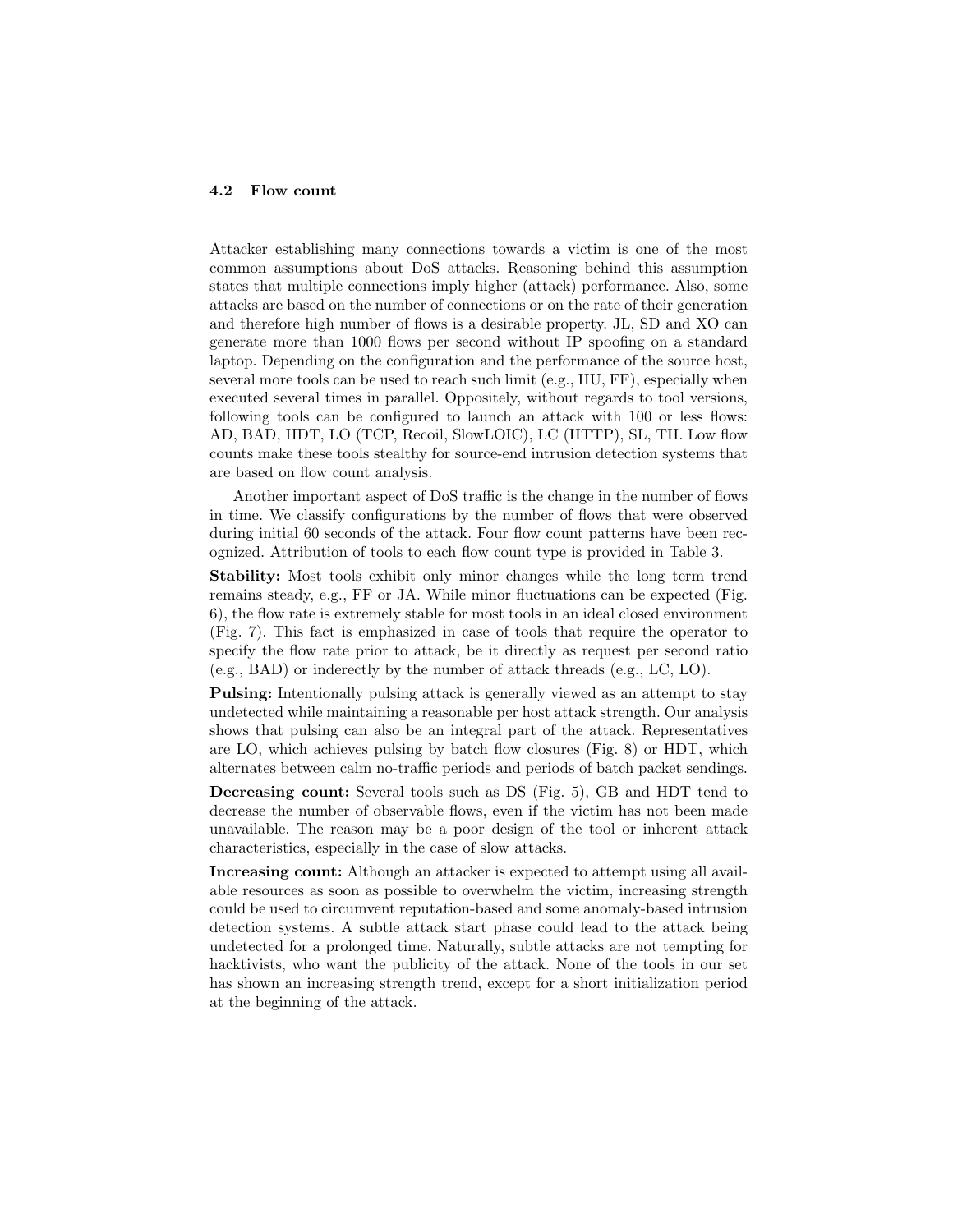Table 3. Flow count change.

| Stability        | AD, ADR, BAD, BD, FF, HF, HO, HDT, JA, JL, LC, LO, |
|------------------|----------------------------------------------------|
|                  | ISD. XO                                            |
| Pulsing          | HDT, HU, JL, LO, SF, SL, UD                        |
| Decreasing count | DS. GB. HDT                                        |

## 4.3 Flow parallelity

Results of flow parallelity measurements support our observations from the flow count measurement. The level of flow parallelity generally decreases with the decreasing flow count. Our observations show that a true parallelity is not common. Many tools actually produce flows in succession or in small batches of simultaneous flows. The outer effect of massive flow parallelity is caused by the length of the flow sampling interval. With a decreasing interval, thresholds for DoS detection via simultaneous flows count should be lowered in order to maintain detection accuracy, as the count of seemingly simultaneous flows will decrease. In contrast, the count of truly simultaneous flows would remain constant. Attribution of tools to each flow parallelity type is provided in Table 4.

All simultaneous: Flows that are initiated in a short succession and are never closed under normal circumstances. Attacker keeps these flows open for the duration of the attack and sends attack packets over them. Attacks with spoofed source IP address has been inserted into this group (e.g., SF).

Mostly simultaneous: Flows are closed after a prolonged time, usually by the victim after the connection timeout runs out. Many flows are open at the same time. Flow duration usually exceeds 60 seconds.

Long-term consecutive, many simultaneous: Generation and existence of flows themselves is one of the means of attack. Flows are generated rapidly, often by several process threads simulaneously. Flow duration varies with the performance of the attack tool, usually between several hundred milliseconds and several seconds.

Mostly consecutive: Flows are established and closed in succession, eventually only a few flows overlaps. Attacks aim to overwhelm the victim with flow generation rate. Flows have a very short duration.

| All simultaneous         | AD, BAD, LC, SF, SL                 |
|--------------------------|-------------------------------------|
| Mostly simultaneous      | DS, GB, HDT, HU, LO4, TH, UD        |
| Long-term consecutive LO |                                     |
| Mostly consecutive       | ADR, BD, FF, HF, HO, JA, JL, UD, XO |

Table 4. Flow parallelity.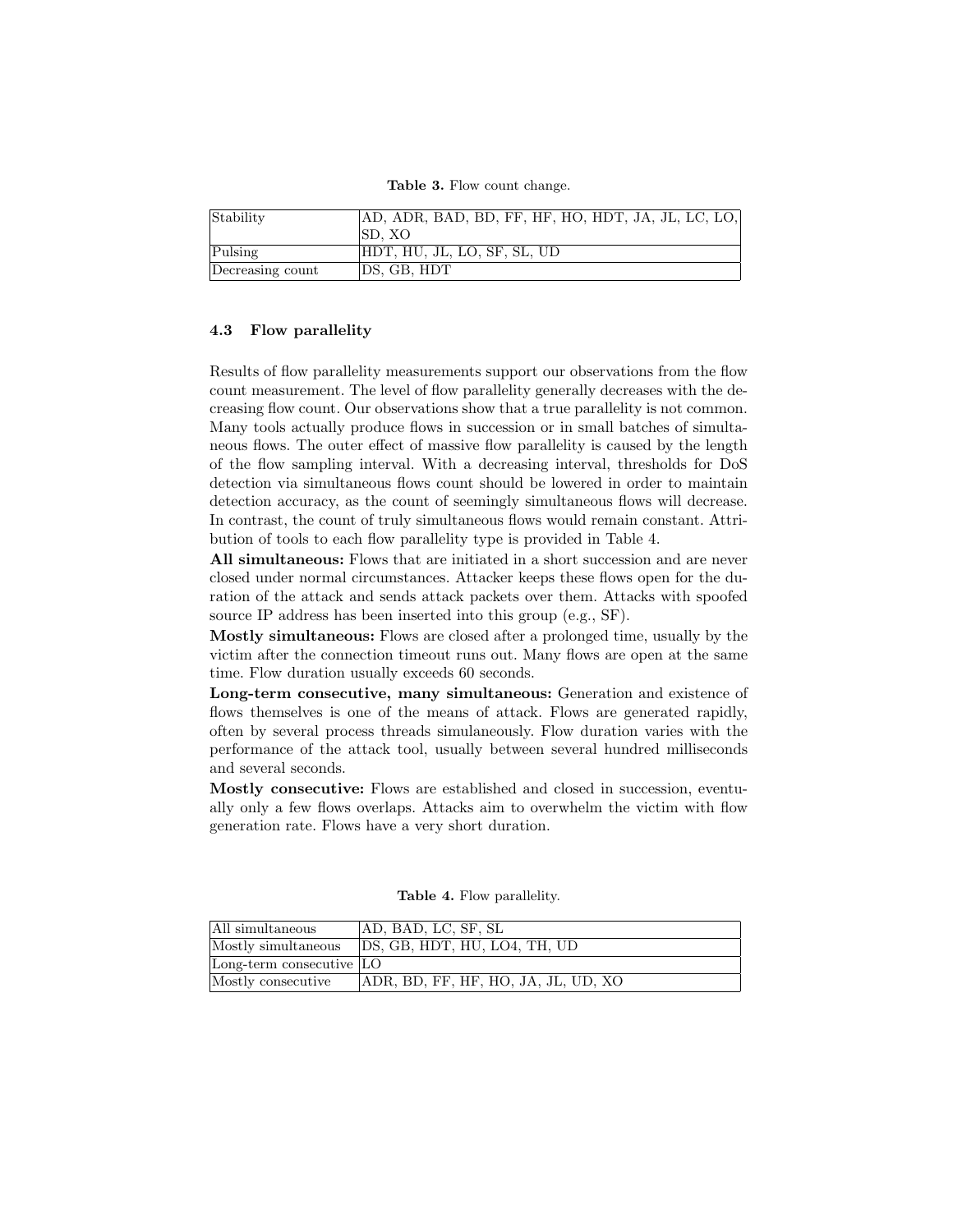#### 4.4 HTTP requests per flow

Number of outgoing HTTP requests per flow for a single destination IP address can also be considered a decent detection metric. Normal non-DoS traffic consists both of TCP flows with only one HTTP request and of TCP flows that carry multiple HTTP requests along with respective responses. Therefore on average, the number of HTTP requests exchanged over destination port 80 is higher than the number of TCP flows with this destination port. This important characteristic is only rarely emulated by DoS tools. Volume-based HTTP attack tools produce many HTTP requests and their distribution between flows is often very straightforward, as can be seen in Table 5.

One per flow: Each established TCP flow is closed after at most one HTTP request is sent from the attacker to the victim. The ratio between the number of HTTP requests and the number of TCP flows carrying HTTP protocol messages converges to 1 (Fig. 9). Special case are slow attacks based on slow sending of HTTP header. Although these attacks take a long time, each flow contains only one HTTP request message that is slowly constructed.

Multiple per flow: Established TCP flows can carry one or more separate HTTP requests and respective responses. Of the tested tools, none has exhibited such behavior with chosen configurations.

Infinite per flow: TCP flows carrying attack HTTP requests are never closed under normal circumstances and the request sending has not been observed to be stopping during our analysis. The ratio between the number of HTTP requests and the number of TCP flows carrying HTTP protocol messages during each interval is much higher than 1. The ratio usually copies the packet rate curve (Fig. 10).

Table 5. HTTP requests per flow.

| One per flow      | ADR, FF, GB, HDT, HF, HO, HU, JA, JL, LO, SL, TH, UD |
|-------------------|------------------------------------------------------|
| Infinite per flow | AD. BAD. LC                                          |

#### 4.5 HTTP request URIs

We are convinced that the HTTP uniform resource identifier (URI) monitoring can be used as one of the most important metrics to verify the presence of an outgoing DoS attack in a given traffic sample. Observing repeated similar URIs either within one HTTP flow or within multiple flows with very similar characteristics is a strong indication of internal relationship and possible evidence of an outgoing DoS attack. Even though simply storing of all observed URIs is inefficient, performance problems can be solved, for example, with counting Bloom filters. Our analysis shows that from the perspective of source end DoS detection, most DoS tools target only a very limited number of URIs. Observing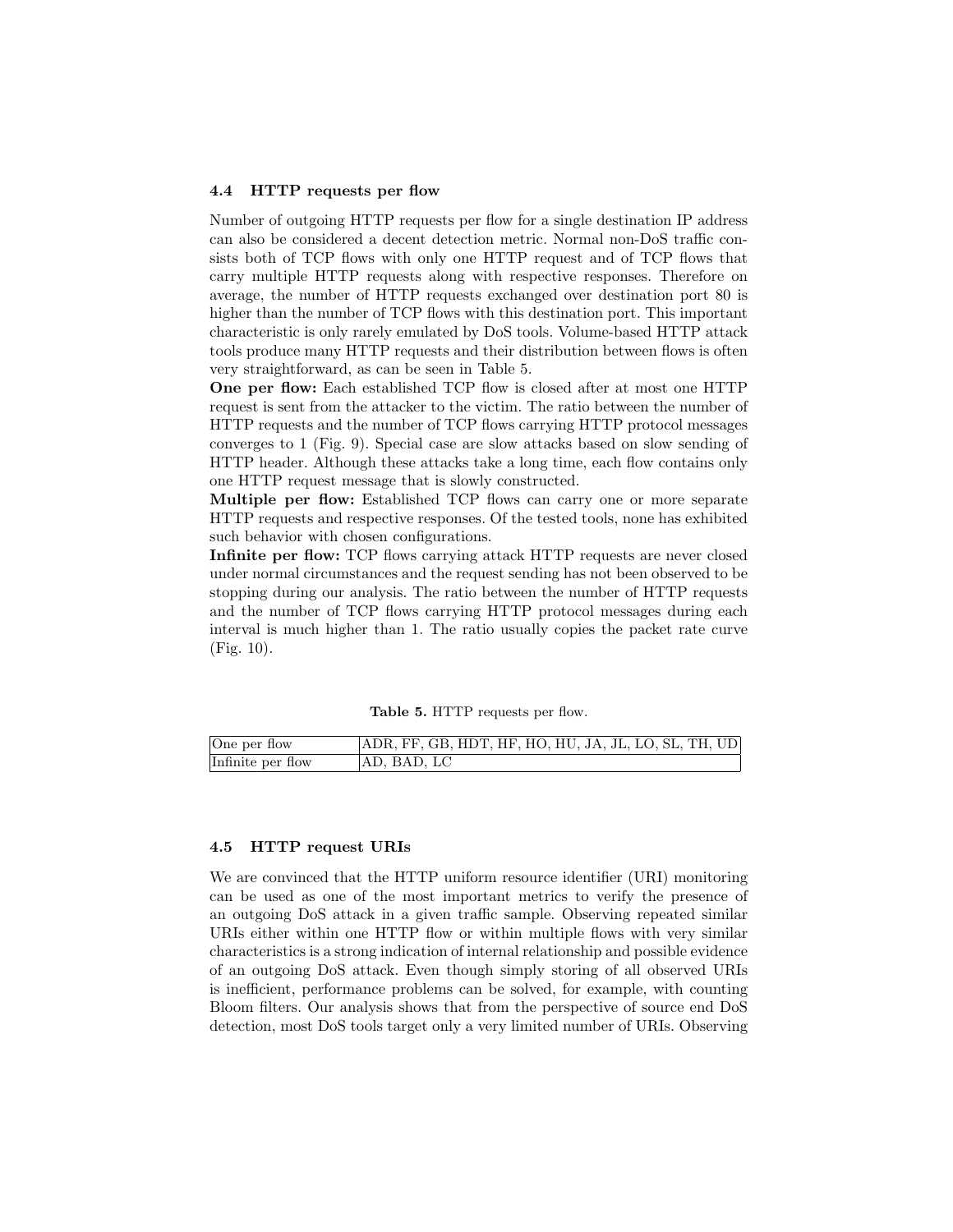

Fig. 11. JA unique HTTP request count. Fig. 12. HU unique HTTP request count.



Fig. 13. HU requests without parameters. Fig. 14. JL flow packet count distribution.



Fig. 15. UD flow packet count distribu- Fig. 16. HO flow packet count distribution. tion.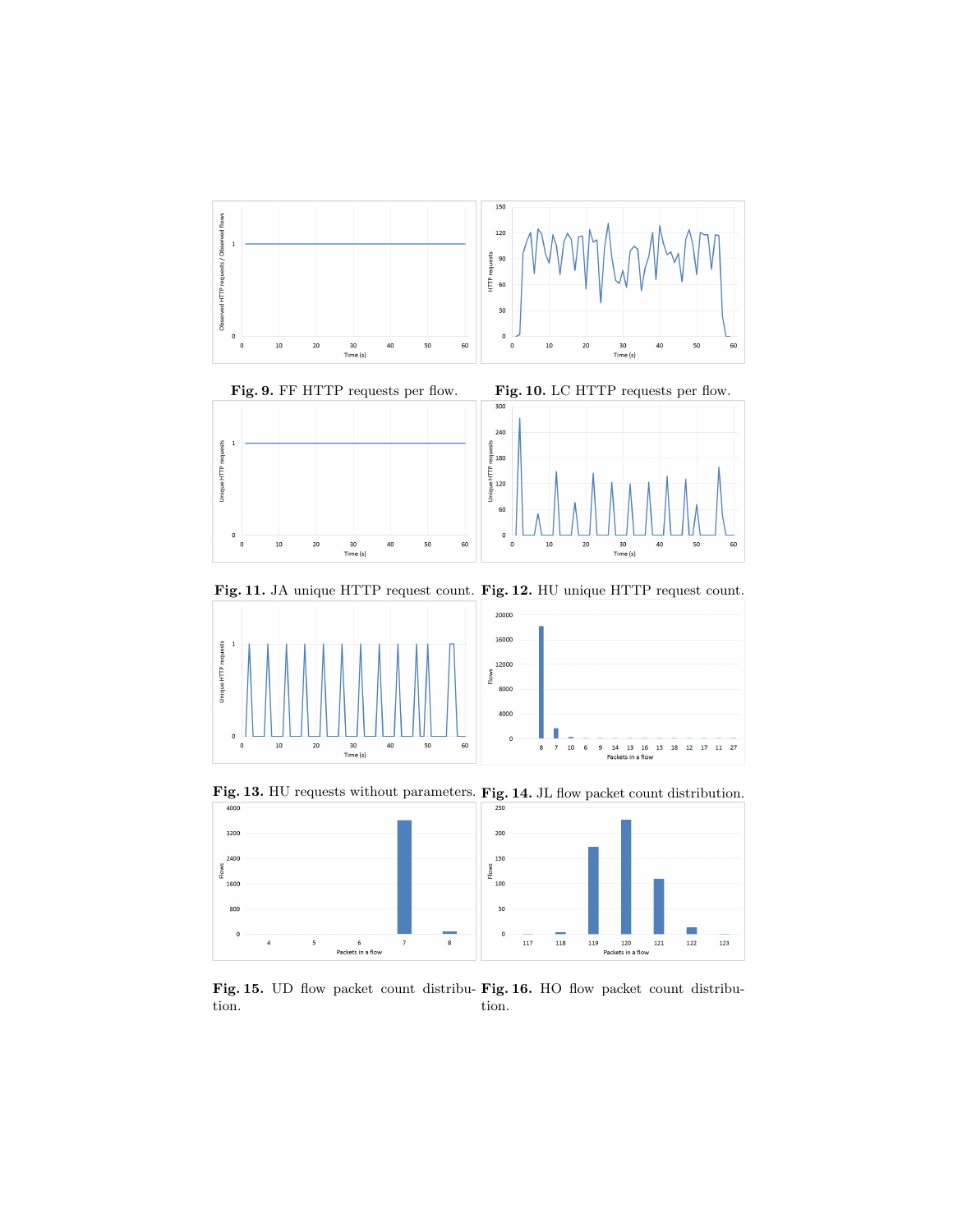such HTTP requests exceeding predefined threshold is a sufficient signal of an outgoing DoS attack in progress.

There are four basic techniques how DoS tools may process URIs. Attribution of tools to each of these techniques is provided in Table 6.

URI string set: The tool targets not just one URI on a selected victim server, but a predefined set of URIs. Using a set may slightly downgrade the attack efficiency, as not only the most resource demanding page is chosen to be the target, but also several others. If only one URI is accessed by the tool, the count of unique HTTP requests in time is equal to 1 (Fig. 11). It is also not uncommon for tools to not allow the change of the target URI at all (i.e., a basic value such as index.htm is employed).

Page crawling: The tool starts with an initial URI and gets more URIs by parsing the links in the HTTP response. None of the tools in our analysis employed the page crawling.

Parameter change: The base domain and file path remain constant, but full URI is made unique by adding unique parameter values. Unique parameter values render webpage caching servers between the attacker and the victim useless, therefore make the attack mitigation more difficult. Figures 12 and 13 show the difference between capturing full URIs and without parameters.

Random URI: URI may be fully randomly generated. That presents a challenge for attack detection and mitigation, but attack effectiveness is severely degraded. A huge majority of responses is Error 400, therefore the web server does not saturate its outgoing bandwidth and also do not devote so much computational power to retrieve the response.

It should be noted that URI frequency monitoring is unreliable metric when the webpage in question is limited to only a few pages. Therefore a combination with other metrics, such as suspicious User-Agent string monitoring, is necessary.

Oppositely, an overly large number of hard-coded URIs negatively impacts the attack power. Although accessing a large number or URIs makes intermediate caching less effective, the attacker also partially sacrifices his attack potential. Different URI requests require different volume of resources to process. With the suggested approach not only resource-demanding requests (e.g., DB searches, form submits), but also generic requests are sent towards the victim, lowering the attack effectiveness.

| URI string set   | ADR, FF, GB, HDT, HF, HO, JA, JL, LO, LC, SL, TH, UD |
|------------------|------------------------------------------------------|
| Parameter change | AD. BAD. HU                                          |
| Random URI       | JL, UD                                               |

Table 6. HTTP request URIs.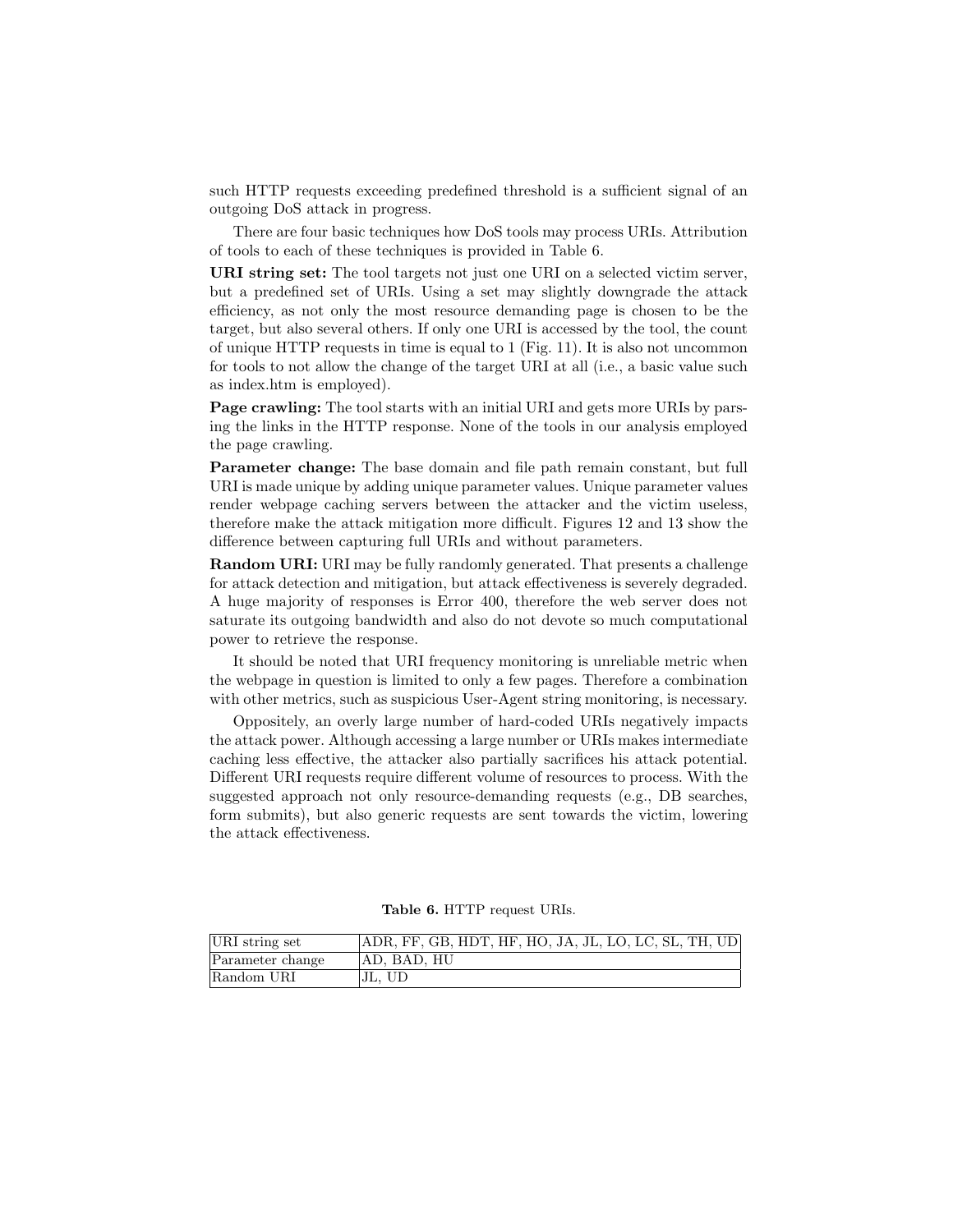#### 4.6 Flow packet count

Packet count is one of the most important properties of every flow. We believe that it can be used to detect spoofed attacks, some classes of non-spoofed DoS attacks and, most importantly, it can serve as an indicator of similarity between seemingly unrelated flows. TCP attack tools produce traffic where all closed flows have exactly the same packet count (disregarding possible TCP retransmissions). We believe that when applied to high flow (count) tools (e.g., SD, XO, JL), this metric can be both very precise and computationally efficient. Configurable precision can be devised from how many flow counts must be correctly predicted in order to consider those flows being part of a DoS attack.

The purpose of normal traffic is to transmit data between communication participants. In terms of TCP, three packets are required to establish the connection and one or more packets to terminate the connection. Of those, two or more packets must be sent by connection initiator. Therefore, any closed connection with only two or less packets sent by the flow initiator could have not transmitted any data. Oppositely, TCP-based attacks usually transfer few packets per flow, aiming to exploit TCP rather than transmit data.

As is shown in Table 7, majority of tools can produce homogenous traffic from the point of flow packet count. For example, HTTP POST flooding attack by UD generates flows with vast majority having 7 packets after closure (Fig. 15). Oppositely, HO is one of the tools whose traffic does not provide any recognizable flow packet count (Fig. 16). Excluded were tools whose connections were never closed during the first minute of the attack (AD, BAD, HF).

Table 7. Flow packet count distribution.

|                     | All flows the same ADR, BD, DS, FF, GB, HDT, JA, JL, LC, LO1, SD, SF, |
|---------------------|-----------------------------------------------------------------------|
| packet count        | ISL. UD. XO                                                           |
| Minimal differences | LO, SD, UD                                                            |
|                     | Significant differences HDT, HO, HU, JL, LO, SD, TH, UD               |

## 5 Discussion

Most standalone DoS tools are single-purpose programs that are capable of only one type of attack. Moreover, even tools that support multiple attack types can rarely launch several attacks simultaneously. Majority of tools does not require root privileges and therefore can be executed on computers at work, school or internet cafe. Basic operations with DoS tools do not require advanced knowledge about the victim or the type of attack. Most tools allow for targeting only one victim at a time. This is an important observation for source-end detection, because statistics of multiple flows aimed at a single target can be included in detection.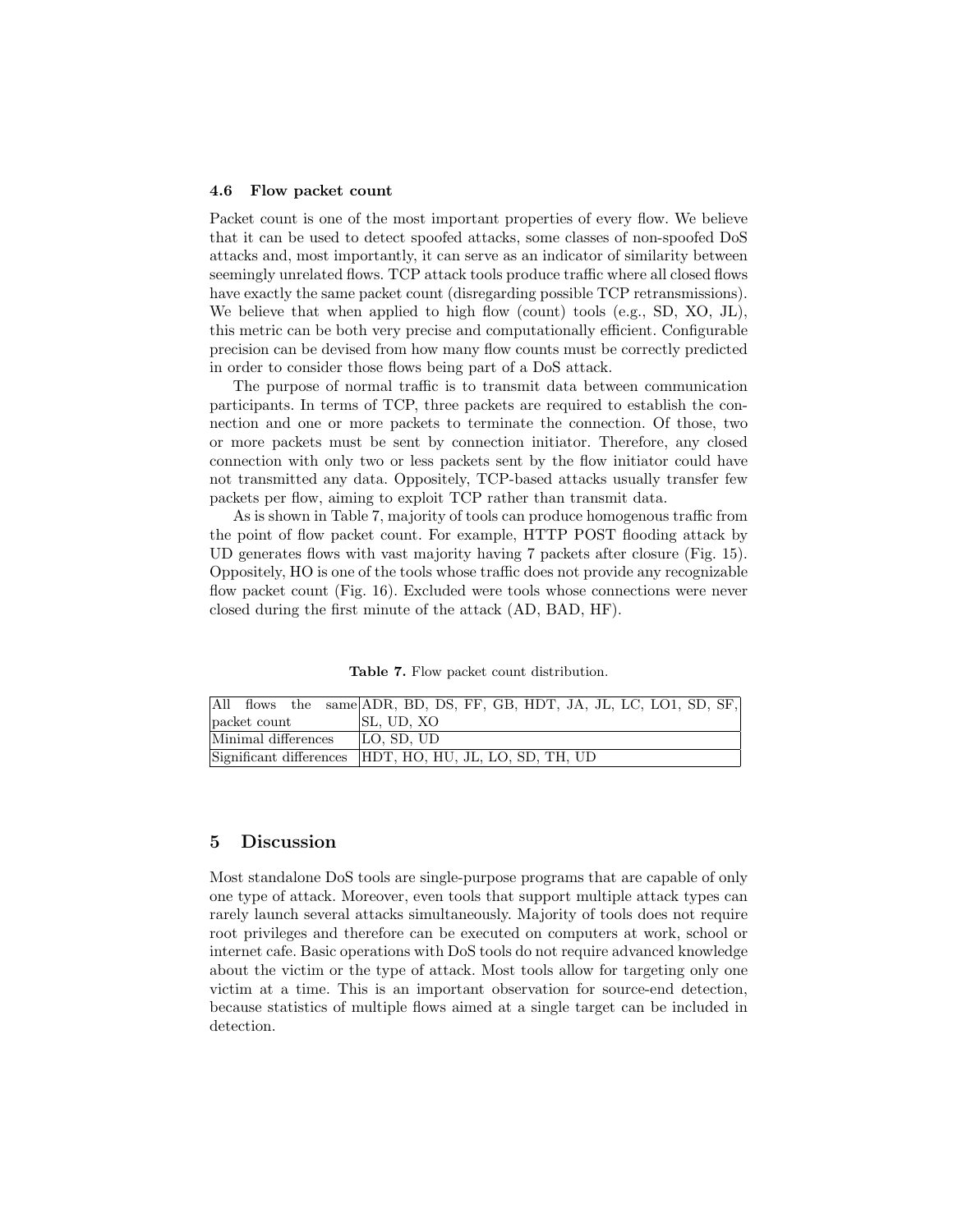#### 5.1 Traffic features and aggregation

Network traffic generated by tools in our set presents a variety of DoS attacks. Even though it was possible to classify attacks by the basic concept, every attack was unique in some regard.

Although almost every traffic feature that we measured yielded some results, none proved to be sufficient on its own for the detection of DoS attacks in the source-end network. Every feature can detect only a subset of existing DoS attacks. Standalone features suffer from false positives, but more importantly, have an inherent limit of false negatives rate. Different classes of DoS attacks have different properties and none of the traffic features could be applied to all. Employing just one input feature for DoS detection results in an inability to detect many classes of attacks. Still prevalent assumptions about DoS traffic regarding traffic volume, flow composition or protocol compliance are obsolete and cannot be applied to DoS attacks in general, rather only to small DoS attack subclasses.

Therefore we believe that an aggregation of multiple features is necessary to be used for a general detection. We support the approach taken, for example, by [18, 22] that collect multiple feature values and subsequently compute their aggregate importance.

Serious consideration must be given not only to the computational efficiency of the detection, but also to an efficient collection of input values. Features included in the NetFlow standard are therefore preferred. However, as our results show, this limited set of flow-based statistics and network layer features may not be sufficient for the reliable confirmation of some classes of DoS attacks (e.g., slow attacks cannot be detected with volume-based detection metrics). In order to balance the complexity of collection and processing of some features and potentially huge amounts of packets/flows for analysis, sampling and filtering of suspicious flows may be employed prior to the analysis. We believe that the analysis process separated into several stages as proposed, for example, by Wang et al. [24] is promising.

Traditional metrics such as a high bitrate and a high packetrate are by themselves not reliable options for the source-end detection. By definition, slow attacks are hardly detectable via metrics focused on high volumes. Also, many tools enable to specify the attack performance so it is possible to find a configuration which cannot be detected through volume-based metrics.

## 5.2 Repeating patterns

Most important observation of this work is that standalone DoS attack tool traffic comprises of repeating operations. Every attack has a basic construction unit that is iterated in time, creating a series of similar operations. Although some characteristics of operations may change with each iteration, most defining properties are constant. Construction units may have a form of flows with distinct characteristics in case of TCP-based attacks or HTTP requests and according responses in case of HTTP-based attacks.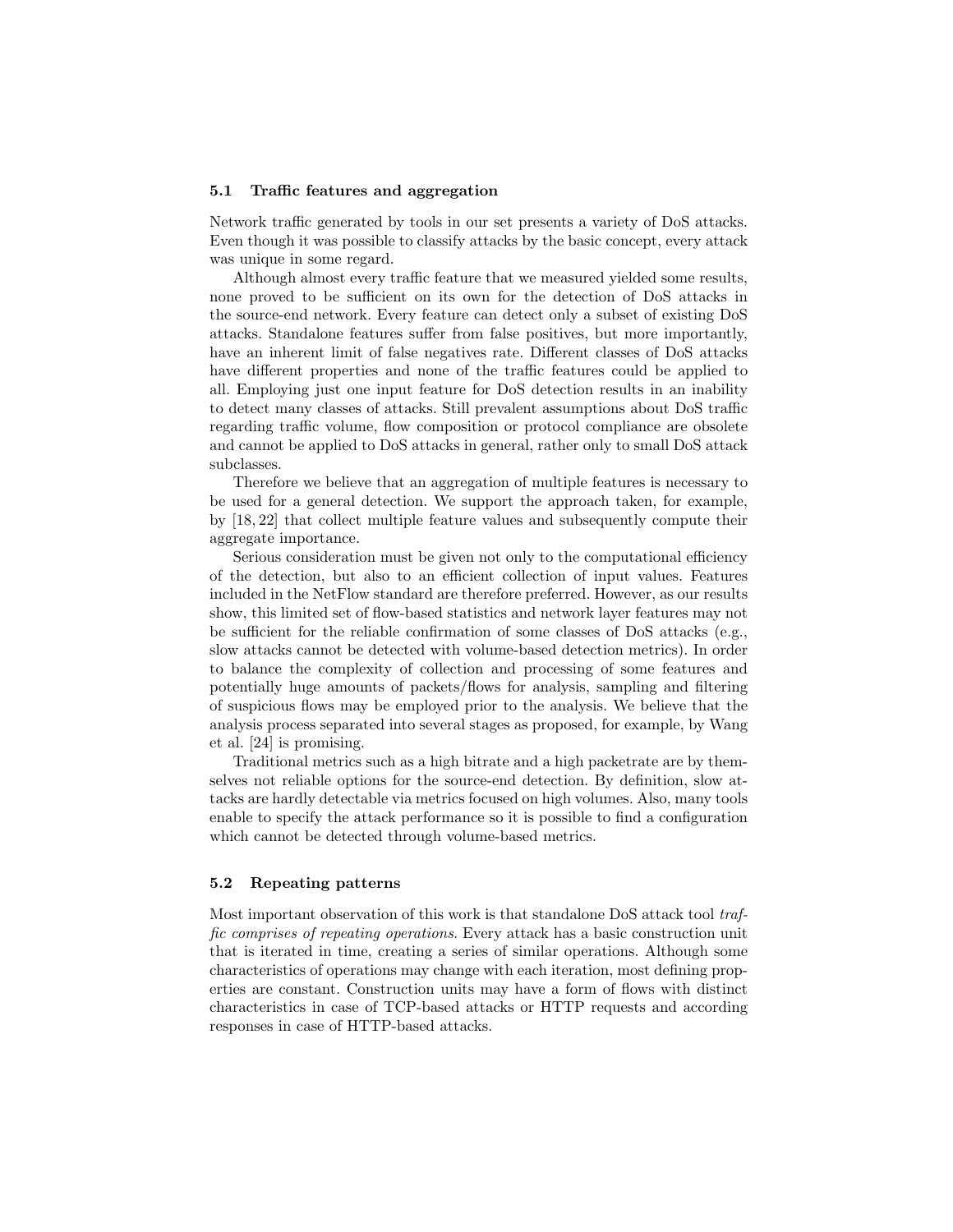Noise traffic can be filtered out once DoS operations are identified. Subsequently, traffic can be analyzed on high scale. Patterns such as packet rate burst behavior, flow count in time or flow paralellity are recognizable. Existing DoS detection methods can be applied to the filtered traffic with increased accuracy.

Recognition of repeating patterns opens a new area of detecting outgoing DoS attacks at the source end. This novel approach presents challenges how to identify construction units in a traffic that contains both benign traffic and malicious traffic, how to determine which unit properties are constant and how to apply chosen pattern matching in time efficiently. Benefits are: high precision growing with each next correctly identified operation and possibility to detect yet unknown attacks. Since repeating patterns have been identified across all classes of attacks, it can become a basis of a very broad detection method. For illustration, we provide example scenarios of this new approach to DoS detection. **Example 1 – BD.** The traffic comprises of separate attack flows. Each flow is to be considered an operation. Each flow has the same packet count, packet size distribution and is carrying TCP segments. Each flow has the same TCP flag composition. The flow is always established via a correct TCP 3-way handshake (3WH) and terminated by the attacker with the TCP FIN segment, which is followed by the TCP RST segment from the victim. TCP segments don't carry any payload. All of the TCP header option fields of packets in one flow have the same values as the equivalent packets in other flows. All flows have a very short duration, 99% of them take between 0.1 and 0.12 seconds. None of the packets has the time to live (TTL) value altered or is using a spoofed IP address.

**Example 2 – AD.** The attacker opens a fixed number of simultaneous flows towards the victim. Repeated HTTP requests are sent over each flow. Each HTTP request is an operation. All packets with HTTP requests have the same length, TTL field value and packets are not fragmented. Header of every HTTP request contains the same fields with the same values. The referer field is always missing. The full URI comprises of a basic path and parameters. The path is similar across all flows. The parameter is numeric and is gradually rising, while the second parameter is a static string.

## 5.3 Evasion techniques

Most standalone DoS tools do not support any type of detection evasion techniques. Even if supported, they are not enabled by default. Most frequent are various kinds of traffic properties randomization. Randomization is usually configurable only for the packet fields chosen by a tool creator. Therefore, the effect of randomization can frequently be negated if multiple input features/header fields are analyzed in conjunction.

A similar technique can be observed at URI randomization. Adding random parameters such as timestamps in Unix format (e.g., AD, BAD), random parameter values (e.g., LO) or even random parameters (e.g., HU) can be used both to evade simple DoS detection systems and to circumvent content caching between the attacker and the victim.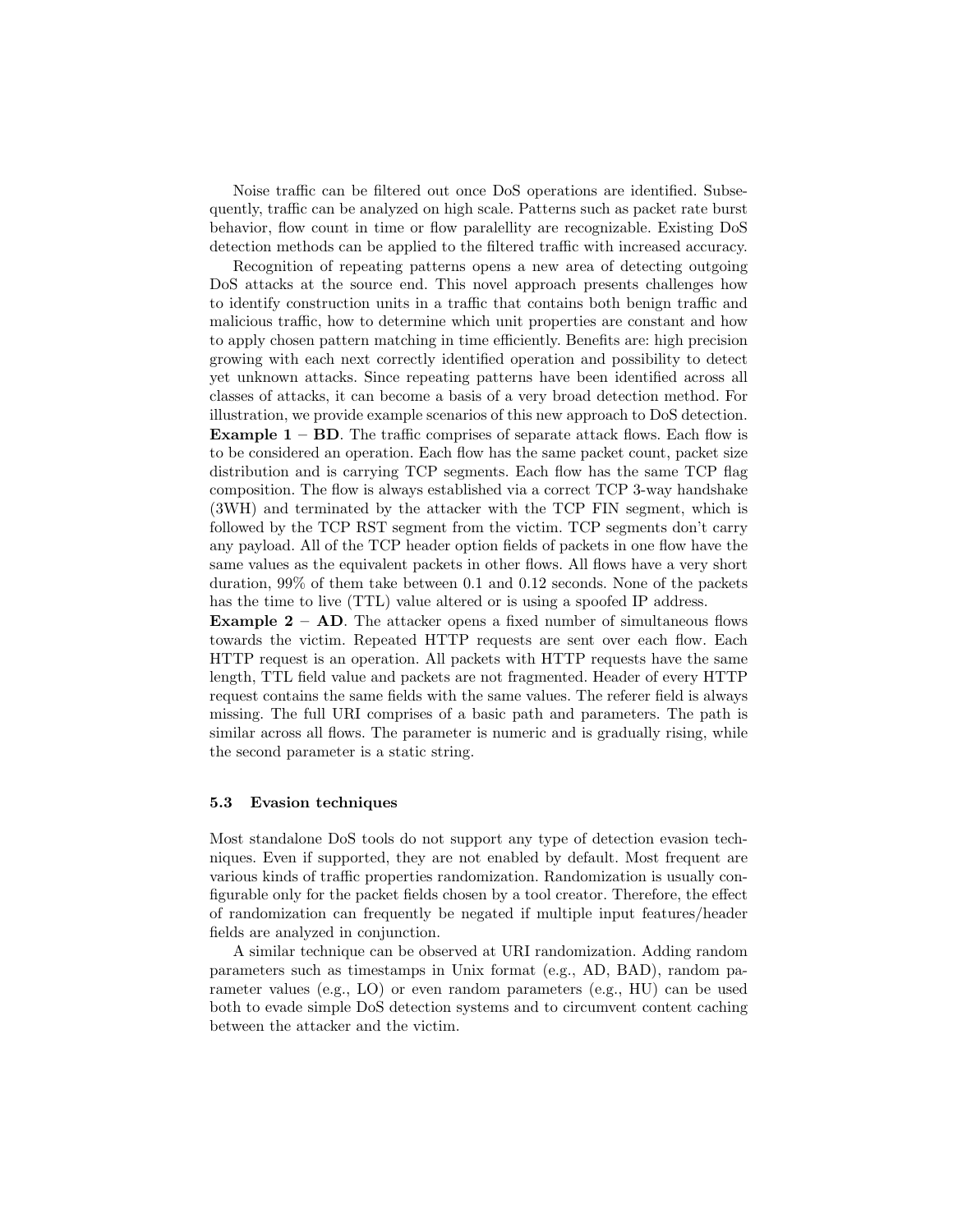Randomization is a powerful weapon for attacker, but it is not almighty. Excessive or impromper randomization can be detrimental for the attacker by making his traffic more visible. For example, as noted above, attack tools commonly randomize User-Agent string of HTTP request header [8]. While this is reasonable for victim end detection systems, because User-Agent string cannot be used to classify attack traffic, it significantly raises suspicion of source end detection systems. Even more importantly, many attack traffic features cannot be randomized without severe degradation of attack performance (e.g., flow packet count for TCP SYN attack).

Employing evasion techniques for the network or transport ISO/OSI layer was rare. SF was the only tool in our set that employed IP spoofing. We assume that IP spoofing is not popular with these tools, because it enforces the use of only the most primitive attacks, such as SYN flood.

#### 5.4 Future work

We perceive this work is a necessary prerequisite to our follow-up research on DDoS attack detection. Creation of this work was compelled by the lack of upto-date traffic samples and sparse reliable information on traffic properties of contemporary DoS attacks. We are convinced that the persistent trend when DDoS detection methods are evaluated against well-understood, but ruefully outdated attack descriptions/attack tools, is inherently flawed. Even though the exact properties of each attack that we analyzed, varied, we have discovered a set patterns recurring among DoS tools from different creators. We believe these patterns will prevail for a longer time than simple attack signatures.

The key revelation is the presence of repeating operations in all analyzed DoS attack traffic. Therefore, we propose a new research area for the detection of DoS attacks at the source end that is based on repeated attack pattern recognition. We discuss overall DoS tool properties and employed detection evasion techniques. Since attack features are not mutually comparable due to inherent detection efficiency limitations, it is crucial that researchers include their DoS attack traffic assumptions and any possible evasion techniques in every research output/publication that is dealing with DoS attack detection.

Further research will be required to analyze why these patterns are prevalent. Possibly, this is because of focus of tools' creators on victim end defense. Even though thorough per-packet randomization is possible, it results in an increased load of the source host, brings implementation issues and most notably, it decreases an overall performance of the tool. We frequently encountered per-flow randomization or even randomization taking place only once when the tool was run. From the victim end perspective, this level of traffic randomization is usually sufficient, due to distributed nature of attacks. However, this behavior can be exploited by source end DDoS detection solutions, because it increases attack visibility near the source host.

The impact of randomization on detection metrics depending on the placement of detection sensors is another interesting area of further research.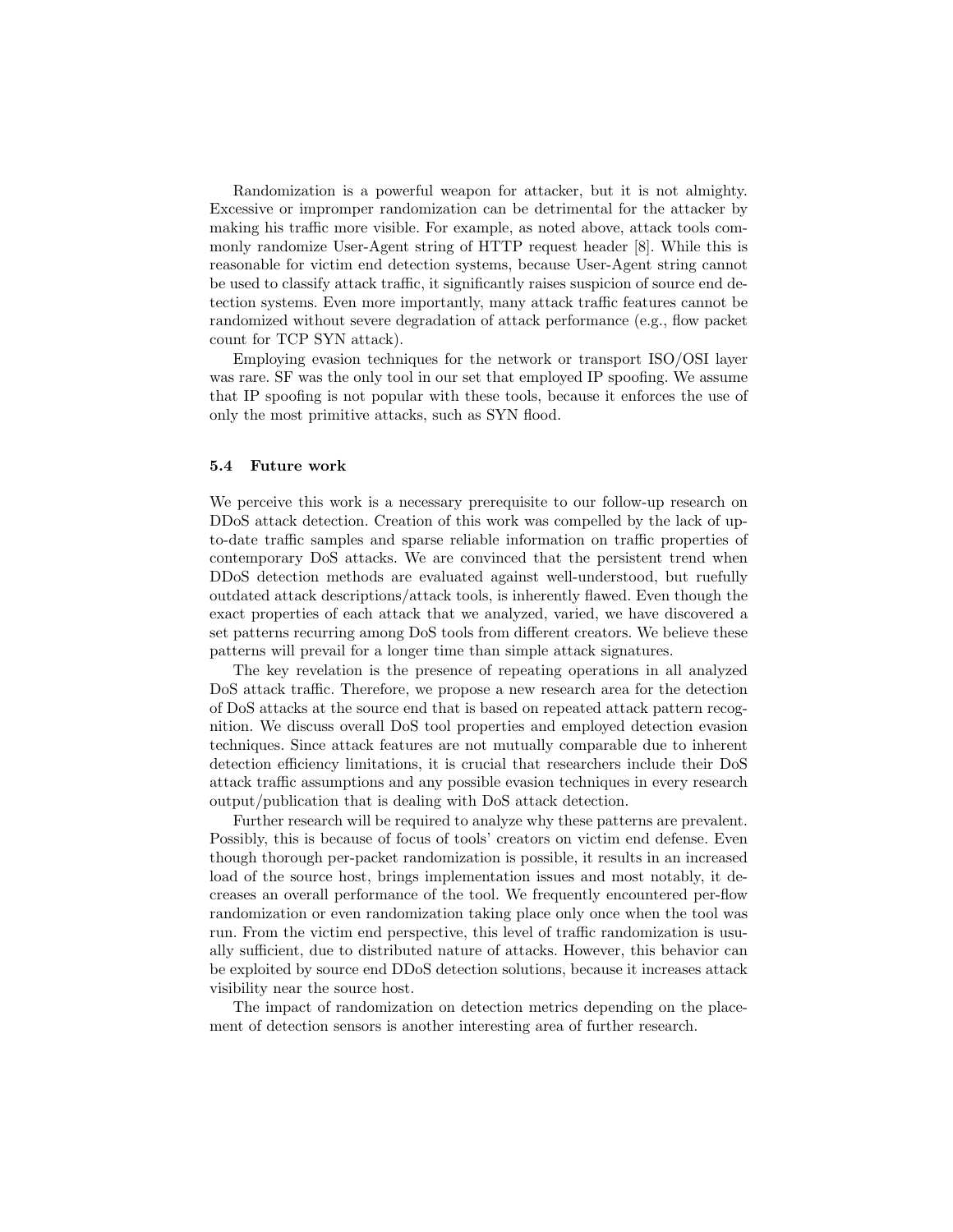Volumetric DoS attack traffic consists of repeated operations with minimal differences. We intend to explore the possibility of creating a grammar that would allow us to describe the attack traffic from the source host perspective in an easily understandable, yet precise notion. The grammar will give researchers a good understanding of what operations are common and how the attack traffic changes between different versions of one tool.

## 6 Conclusions

This paper encourages and supports the evaluation of new source end DDoS detection systems against contemporary DoS attacks. We have analyzed stateof-the-art standalone DoS tools that have been observed in real DoS attacks. We provided detailed properties of attack traffic and emphasized notable traffic anomalies from the perspective of source end DoS detection. Attack traffic is classified by each input feature and overall characteristics of each class are listed. Attack traffic traces are suitable for evaluation of DoS detection and mitigation systems through overlay methodology. More details about our experiments can be found in our technical report [8]. The traces are available for download at [1].

## References

- 1. DDoS-Vault project. 2015. https://github.com/crocs-muni/ddos-vault/wiki.
- 2. Esraa Alomari, Selvakumar Manickam, B. B. Gupta, Shankar Karuppayah, and Rafeef Alfaris. Botnet-based Distributed Denial of Service (DDoS) Attacks on Web Servers: Classification and Art. International Journal of Computer Applications, 49(7):24–32, July 2012. Foundation of Computer Science, New York, USA.
- 3. Marquez Andrade and Natalija Vlajic. Dirt Jumper: A New and Fast Evolving Botnet-for-DDoS. International Journal of Intelligent Computing Research, 3(3), December 2012.
- 4. Arbor Networks. Worldwide Infrastructure Security Report. volume IX, 2014.
- 5. Adam J. Aviv and Andreas Haeberlen. Challenges in Experimenting with Botnet Detection Systems. In 4th USENIX Workshop on Cyber Security Experimentation and Test (CSET '11), 2011.
- 6. Michael R. Bartolacci, Larry J. LeBlanc, and Ashley Podhradsky. Personal Denial Of Service (PDOS) Attacks: A Discussion and Exploration of a New Category of Cyber Crime. Journal of Digital Forensics, Security and Law, 9(1):19–36, 2014.
- 7. Monowar H. Bhuyan, H. J. Kashyap, D. K. Bhattacharyya, and J. K. Kalita. Detecting Distributed Denial of Service Attacks: Methods, Tools and Future Directions. The Computer Journal, 57(4), 2013.
- 8. Vit Bukac. Traffic characteristics of common DoS tools. Masaryk University, April 2014. Technical report FIMU-RS-2014-02.
- 9. Enrico Cambiaso, Gianluca Papaleo, and Maurizio Aiello. Taxonomy of Slow DoS Attacks to Web Applications. In Recent Trends in Computer Networks and Distributed Systems Security, volume 335 of Communications in Computer and Information Science, pages 195–204. Springer Berlin Heidelberg, 2012.
- 10. Wong Onn Chee and Tom Brennan. H.....t.....t....p....p....o....s....t. In OWASP AppSec DC 2010. The OWASP Foundation, 2010.